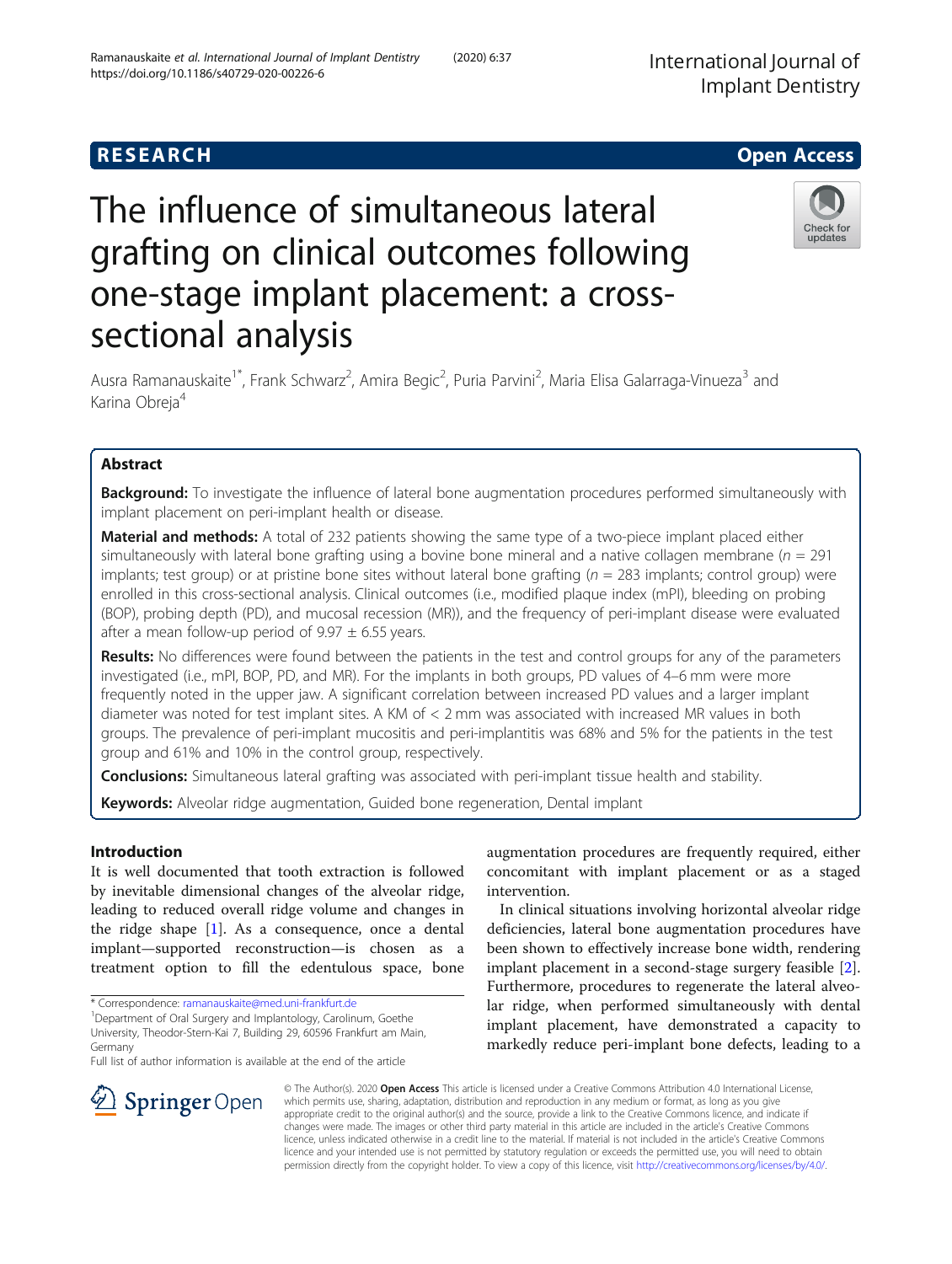mean defect fill of 81.3% [\[3](#page-6-0)]. In fact, the optimal reduction of the defect height was more favorable when a combination of a grafting material and a barrier membrane was used, compared to a membrane or grafting material alone or the absence of treatment [\[3](#page-6-0)].

The potential influence of residual defects following lateral bone grafting has become a matter of concern, since it may be associated with an increased risk for peri-implant mucosal inflammation and subsequently progressive bone loss [[4,](#page-6-0) [5](#page-6-0)]. Even though the results from a recent systematic review and meta-analysis have indicated that the changes in BOP over time were minimal  $[n = 10$  studies; WMD = - 10.02%; 95% CI (− 22.23, 2.21)], it was also emphasized that the underlying evidence is weak. In fact, clinical and radiographic parameters to differentiate peri-implant health from disease have been inconsistently used in the evaluated studies and did not consider currently established case definitions for peri-implant disease [[5\]](#page-6-0).

Therefore, the aim of the present cross-sectional study was to further investigate the influence of lateral bone augmentation procedures performed simultaneously with implant placement on the maintenance of periimplant health.

# Materials and methods

# Study design

The present cross-sectional analysis included 232 partially or fully edentulous patients (134 females and 98 males) exhibiting 574 implants (Ankylos®, DENTSPLY Implants Manufacturing GmbH, Mannheim, Germany). All implants were placed in the Department of Oral Surgery and Implantology, Goethe University, Frankfurt, following a standardized treatment protocol. Each patient had received a detailed description of the procedure, and an informed consent form was obtained prior to participation. The procedures in this study were in accordance with the Declaration of Helsinki, as revised in 2013, and the study protocol was approved by the local ethics committee (registration number 78/ 18).

# Patient selection criteria

The following inclusion criteria were applied for patient selection:

- Patients with > 18 years of age rehabilitated with at least one Ankylos<sup>®</sup> implant;
- Patients with treated chronic periodontitis and regular maintenance care;
- Non-smokers, smokers, and former smokers;
- A good level of oral hygiene as evidenced by a plaque index  $(PI) < 1$  at the implant level;

 Attendance of a yearly routine implant maintenance appointment.

Patients were excluded for the following conditions: systemic diseases that could influence the outcome of the therapy, such as diabetes (HbA1 $c$  < 7), osteoporosis; a history of malignancy, radiotherapy, chemotherapy, immunodeficiency, or antiresorptive therapy; and pregnancy or lactation at the last follow-up.

# Treatment protocol

Two-piece platform-switched implants (Ankylos<sup>®</sup>, Dentsply Implants Manufacturing GmbH, Mannheim, Germany) were placed in a prosthetically ideal position and, according to the manufacturer's surgical protocol, considering a subcrestal positioning of the implant shoulder. Implants in the control group displayed an intact vestibular alveolar bone wall without the need for a lateral bone grafting procedure. Implants in the test group exhibited dehiscence-type defects at the vestibular aspect, which were simultaneously filled with a particulated bovine bone mineral (Bio-Oss spongiosa granules sized 0.25–1 mm, Geistlich, Wolhusen, Switzerland) and covered by a native collagen membrane (Bio-Gide, Geistlich, Wolhusen, Switzerland). While control sites were left to heal in a transmucosal position, all test sites were submerged for a healing period of 4 to 6 months. The implants in both test and control groups were mainly restored with fixed cemented (control 273; test 264) crowns (control 188; test 190) and bridges (control 68; test 59). Screw-retained (control 9; test 25), telescopic (control 5; test 4), and removable restorations (control 0; test 22) were less frequent.

# Implant and implant-site characteristics

The following study variables were assessed for both test and control implants:

(1) Implant age (i.e., defined as time after implant placement), (2) implant location (i.e., upper or lower jaw, anterior (i.e., canine to canine) or posterior (i.e., premolar and molar region) segments), and (3) implant diameter.

# Clinical measurements

The following clinical parameters were registered at each implant site using a conventional periodontal probe:

(1) Modified plaque index (mPI) (Löe et al.) [\[6](#page-6-0)], (2) bleeding on probing (BOP)—measured as presence/absence, (3) probing depth (PD)—measured from the mucosal margin to the probable pocket, (4) mucosal recession (MR)—measured from the restoration margin to the mucosal margin, and (5) keratinized mucosa (KM) (mm).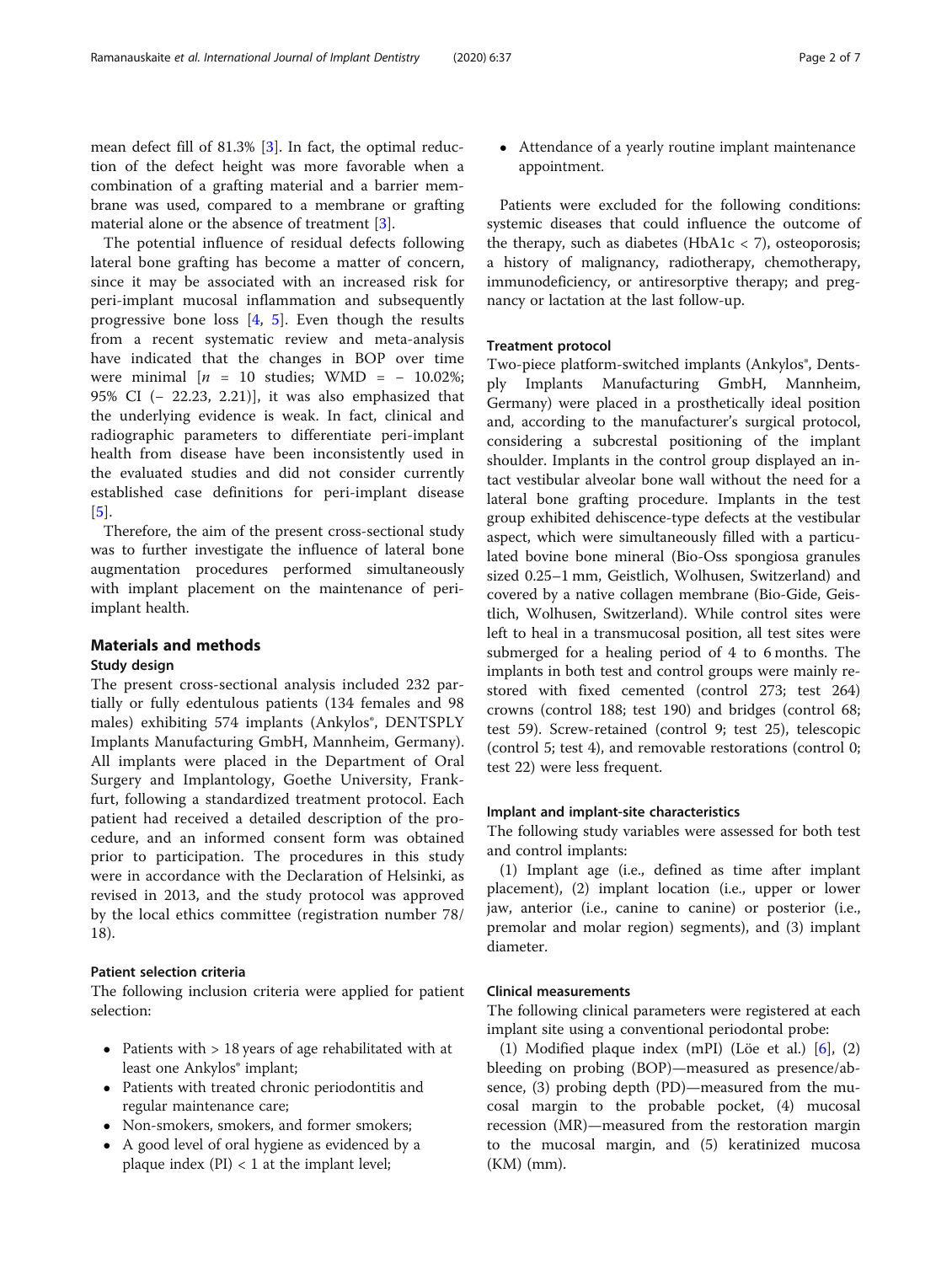|                                                    | Control group<br>$(n = 283$ implants) | Test group<br>$(n = 291$ implants) |
|----------------------------------------------------|---------------------------------------|------------------------------------|
| Patient number                                     | $n = 121$                             | $n = 111$                          |
| Patient age                                        | 65.19 $\pm$ 12.2 years                | 64.84 $\pm$ 12.15 years            |
| Patient gender (female/male)                       | 70/51                                 | 64/47                              |
| Implant age years (mean $\pm$ SD)                  | 11.76 $\pm$ 7.19 years                | $8.12 \pm 5.21$ years              |
| Location upper jaw: anterior/posterior segment (n) | 47/158                                | 35/79                              |
| Location lower jaw: anterior/posterior segment (n) | 16/62                                 | 48/129                             |
| Keratinized mucosa (mm)                            | $2.84 + 1.61$                         | $2.47 \pm 1.52$                    |
| Implant diameter: $3.5/4.5/5.5$ mm (n)             | 233/48/2                              | 225/61/5                           |

<span id="page-2-0"></span>Table 1 Patient and implant site characteristics

Modified PI, BOP, PD, and MR measurements were performed at six sites per implant: mesiobuccal (mb), midbuccal (b), distobuccal (db), mesiooral (mo), midoral (o), and distooral (do). KM measurement was performed at three aspects per implant: mesiobuccal (mb), midbuccal (b), and distobuccal (db).

The presence of peri-implant disease at each implant site was assessed according to established case definitions [[7\]](#page-6-0):

- Peri-implant mucositis defined as the presence of BOP and/or suppuration with on gentle probing with or without increased PDs compared to previous examinations, and an absence of bone loss beyond crestal bone level changes resulting from initial bone remodeling.
- Peri-implantitis defined as the presence of BOP and/ or suppuration on gentle probing, increased PDs compared to previous examination, and the presence of bone loss beyond crestal bone level changes resulting from initial bone remodeling.

# Radiographic assessment

When clinical signs suggested the presence of periimplant tissue inflammation, panoramic radiographs were assessed. To evaluate the bone-level changes at the implant sites, the obtained radiographs were compared with the baseline situation (i.e., radiographs taken following the placement of the final prosthetic reconstruction). After digitalization of the radiographs (Microtek ScanMaker i800 Plus, Hsinchu, Taiwan; LaserSoft Imaging AG, Kiel, Germany), measurements (i.e., bonelevel changes between the baseline and follow-up radiographs) were performed employing the Sidexis XG software (Sirona Dental Systems GmbH, Bensheim, Germany). The measurement scale was based on the known implant height. Two reference horizontal lines were used: one marked the most coronal point of the peri-implant bone crest at mesial and distal sites (BC), and another traced the implant's most apical point (AP). Vertical lines parallel to the reference line crossing the long axis of the implant were traced perpendicularly to the BC and AP at mesial and distal sites.

|  | <b>Table 2</b> Clinical parameters (mean $\pm$ SD, median, and 95% CI) |  |  |  |
|--|------------------------------------------------------------------------|--|--|--|
|  |                                                                        |  |  |  |

| Clinical parameters     | Control group<br>(mean $\pm$ SD) | Median       | 95% CI        | Test group<br>(mean $\pm$ SD) | Median       | 95% CI        | p     |
|-------------------------|----------------------------------|--------------|---------------|-------------------------------|--------------|---------------|-------|
| Modified plaque index   |                                  |              |               |                               |              |               |       |
| Patient-level           | $0.46 + 0.43$                    | 0.33         | $0.38 - 0.54$ | $0.49 + 0.42$                 | 0.50         | $0.41 - 0.57$ | 0.56  |
| Implant-level           | $0.49 \pm 0.41$                  | 0.33         | $0.44 - 0.54$ | $0.51 \pm 0.43$               | 0.50         | $0.46 - 0.56$ | 0.51  |
| Bleeding on probing (%) |                                  |              |               |                               |              |               |       |
| Patient-level           | $33.07 \pm 30.37$                | 33           | 27.36-38.79   | $32.26 \pm 30.88$             | 17           | 26.71-37.82   | 0.084 |
| Implant-level           | $36.77 \pm 32.23$                | 33           | $33 - 40.10$  | $35.53 \pm 32.67$             | 33           | 31.76-39.30   | 0.648 |
| Probing depth (mm)      |                                  |              |               |                               |              |               |       |
| Patient-level           | $3.0 \pm 0.72$                   | 2.83         | 2.86-3.13     | $2.86 \pm 0.96$               | 2.67         | 2.68-3.03     | 0.22  |
| Implant-level           | $3.0 \pm 0.85$                   | 2.83         | $2.90 - 3.11$ | $2.78 \pm 0.86$               | 2.67         | $2.68 - 2.88$ | 0.002 |
| Mucosal recession (mm)  |                                  |              |               |                               |              |               |       |
| Patient-level           | $0.17 \pm 0.34$                  | $\mathbf{0}$ | $0.10 - 0.23$ | $0.18 \pm 0.36$               | $\mathbf{0}$ | $0.11 - 0.24$ | 0.79  |
| Implant-level           | $0.16 \pm 0.36$                  | $\mathbf{0}$ | $0.12 - 0.20$ | $0.19 \pm 0.36$               | $\mathbf{0}$ | $0.16 - 0.24$ | 0.221 |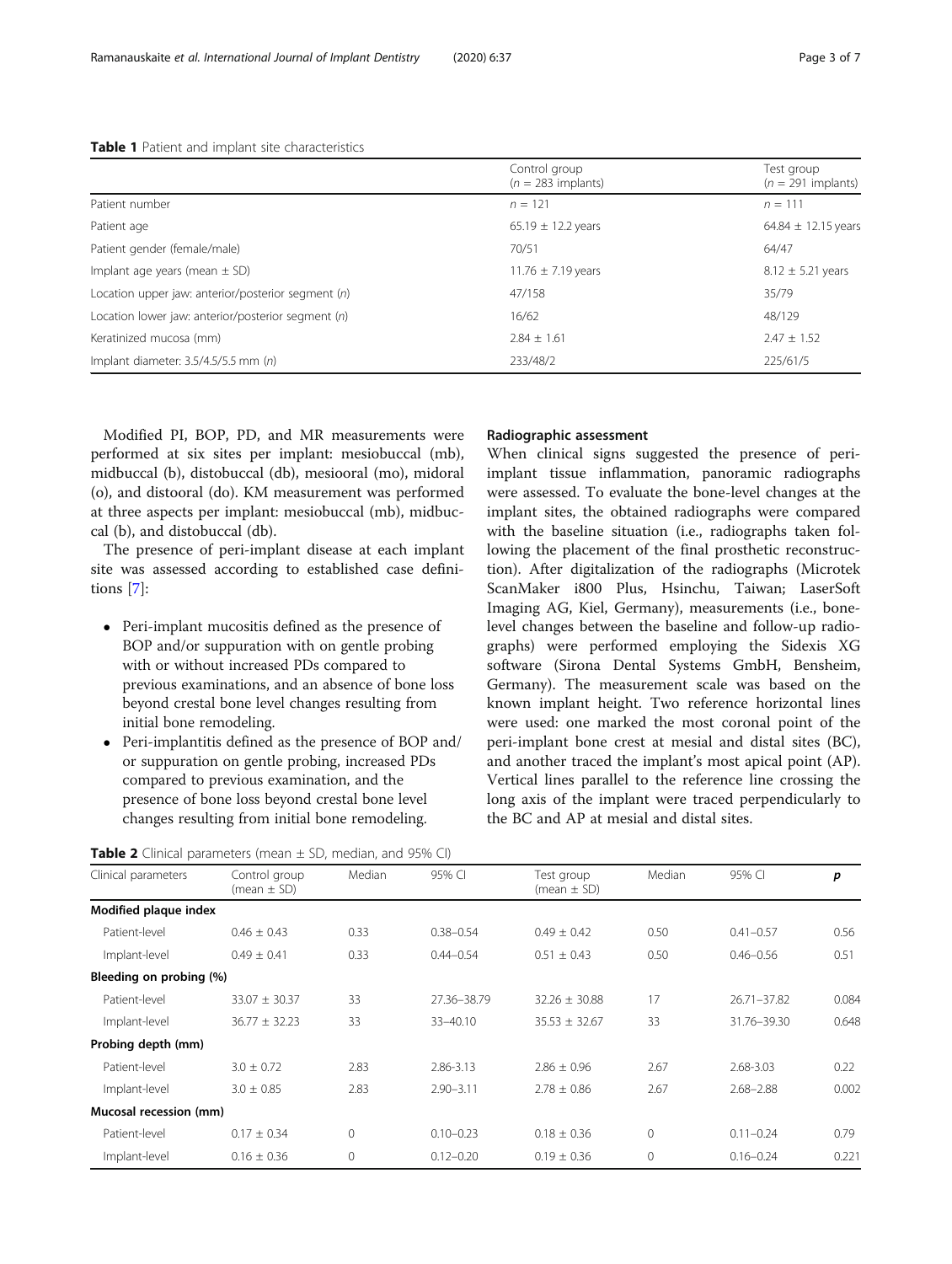|                        | Patient-level control group | Test group | Implant-level control group | Test group |
|------------------------|-----------------------------|------------|-----------------------------|------------|
| <b>Healthy</b>         |                             |            | 7G                          | 83         |
| Peri-implant mucositis | 68                          |            | 181                         | 192        |
| Peri-implantitis       |                             |            |                             | 16         |

Table 3 Prevalence of peri-implant health and disease

#### Statistical analysis

The statistical analysis was performed using a commercially available software program (SPSSStatistics 26.0: IBM Corp., Ehningen, Germany). Descriptive statistics (means, standard deviations, medians, and 95% confidence intervals) were calculated for mPI, BOP, PD, and MR values. The analysis was performed at the patient and implant levels. The data were tested for normality by means of the Shapiro-Wilk test. Between-group comparisons of clinical outcomes were accomplished using the unpaired  $t$  test. Logistic regression analyses based on the implant-level data were used to depict relationships between BOP, PD, or MR values and the following variables: implant location (anterior/posterior), diameter (< 4.5/≥ 4.5 mm), and KM (<  $2/\ge 2$  mm). The alpha error was set at 0.05.

## Results

## Patient, implant, and implant site characteristics

The test group enrolled 64 women and 47 men with a total of 283 implants. The sample in the control group consisted of 70 women and 51 men with 291 implants. The mean estimated patient age in the test and control groups was  $64.84 \pm 12.15$  and  $65.19 \pm 12.2$  years, respectively.

The mean implant functioning time was  $8.12 \pm 5.12$ years for the test group and  $11.76 \pm 7.19$  years for the control group. Majority of the included implants had a diameter of 3.5 mm (test 77%; control 82%) with a mean facial KM width of 2.47 mm in the test group and of 2.84 mm in the control group (Table [1\)](#page-2-0). In the test group, most implants were located in the posterior region of the lower jaw (44%), whereas the most common implant location in the control group was the posterior segment of the upper jaw (56%).

# Clinical measurements

The clinical measurements are presented in Table [2.](#page-2-0) In general, all patients and implant sites exhibited low mPI scores (*patient-level:* test 0.49, control 0.46;  $p = 0.56$ : *implant-level:* test 0.51 and 0.49, respectively;  $p = 0.51$ ). Mean BOP scores and MR values were comparable between the patients in the test and control groups (test 32.26% and 0.18 mm; control 33.07% and 0.17 mm, respectively), and similar at test and control implant sites (test 35.53%, 0.19 mm; control 36.77%, 0.16 mm, respectively). With regards to the mean PD scores, based on the patient-level data, no difference was noted between the two groups (test 2.86 mm: control 3.0 mm; p = 0.22), whereas implant-level estimations pointed toward higher mean PD values at the test implant sites  $(3.0 \text{ mm vs. } 2.78 \text{ mm}; p = 0.002).$ 

# Incidence of peri-implant disease

The frequency distribution of peri-implant disease in the test and control groups is summarized in Table 3. According to the given case definitions, 68% of the patients in the test group and 61% of the patients in the control group were diagnosed with peri-implant mucositis, while peri-implantitis was diagnosed in 5% of the patients in the test and in 10% of the patients in the control group. At the implant level, the corresponding values amounted to 66% and 5% in the test group and 64% and 8% in the control group, respectively (Table 3).

#### Regression analysis

Cross-tabulations between selected independent variables (PD, MR, and BOP values) and local factors (i.e., implant region, implant diameter, and KM) in the test and control groups are summarized in Tables [4](#page-4-0) and [5.](#page-5-0)

In both groups, implants located in the upper jaws were more frequently associated with PD values of 4–6 mm than in the lower jaws ( $p = 0.001$ , respectively). In the test group, PD values were commonly higher at implants exhibiting larger diameters (i.e., 4.5 and 5.5 mm vs. 3.5 mm;  $p = 0.04$ ). For control group implants, BOP scores of  $> 67\%$  and PD values of 4–6 mm were more frequently noted at implant sites exhibiting KM < 2 mm  $(p = 0.03$  and  $p = 0.017$ , respectively). Moreover, at both test and control implants, KM values of < 2 mm were correlated with increases in MR valuers ( $p = 0.001$ , respectively).

# **Discussion**

The present cross-sectional study aimed at evaluating the influence of lateral bone augmentation procedures performed simultaneously with implant placement on peri-implant health or disease.

Based on the present data, none of the investigated clinical parameters (i.e., mPI, BOP, PD, and MR) differed between the patients treated with simultaneous lateral bone augmentation and those treated with implants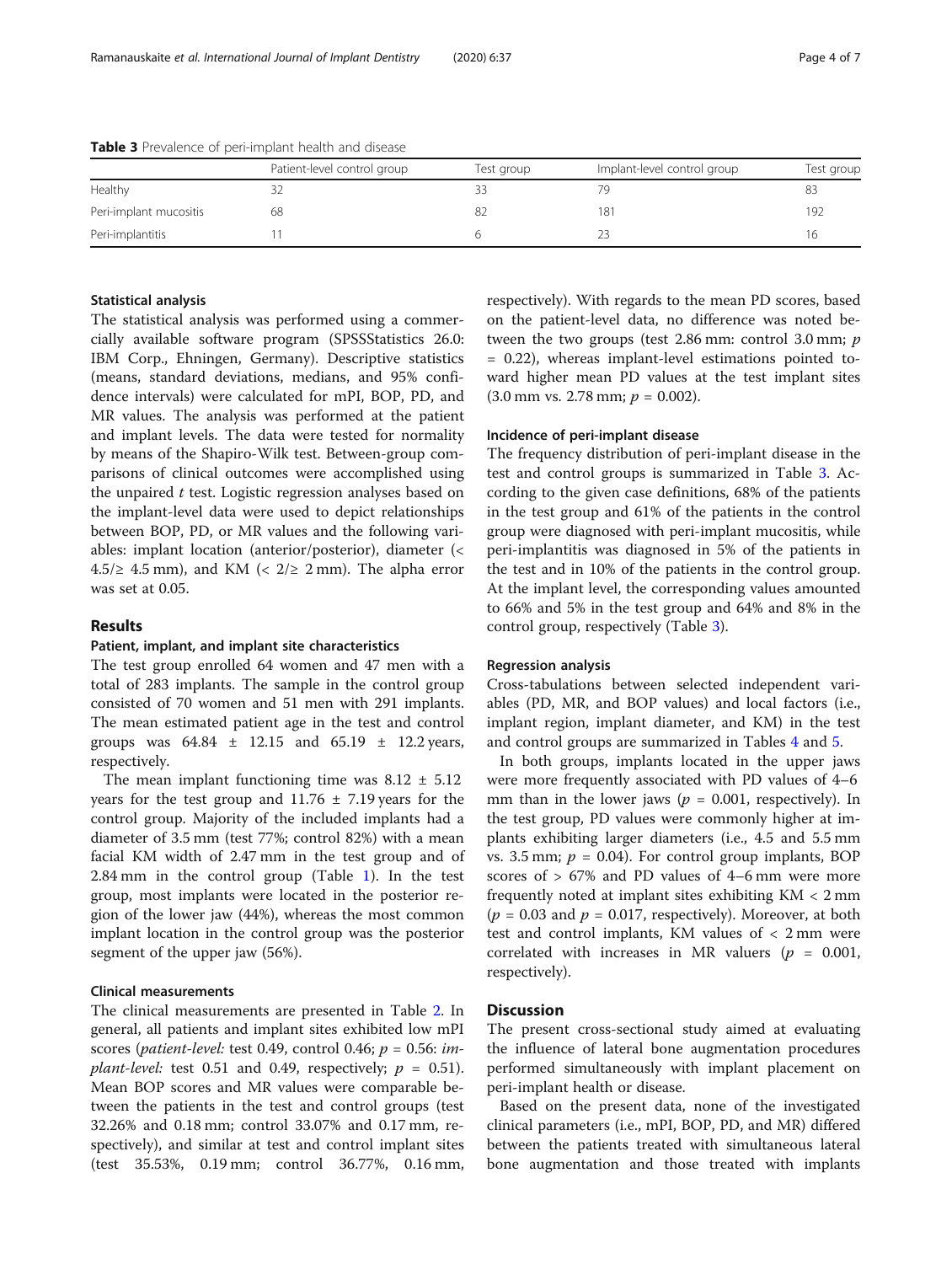<span id="page-4-0"></span>**Table 4** Test group ( $n = 291$  implants) cross-tabulations: a) BOP/PD/MR values and (1) implant region, (2) implant diameter, and  $(3)$   $V\Lambda$ 

| anu (J) NN     |                       |             |                |
|----------------|-----------------------|-------------|----------------|
| (1) BOP values | Implant region        |             |                |
|                | Upper jaw             | Lower jaw   |                |
| 0              | 33                    | 50          |                |
| < 33%          | 22                    | 40          |                |
| < 67%          | 31                    | 47          |                |
| >67%           | 28                    | 40          |                |
|                | Implant diameter      |             |                |
|                | $3.5 \, \text{mm}$    | 4.5 mm      | 5.5 mm         |
| 0              | 67                    | 14          | $\overline{2}$ |
| < 33%          | 47                    | 15          | 0              |
| $< 67\%$       | 63                    | 14          | 1              |
| >67%           | 48                    | 18          | $\overline{2}$ |
|                | KM                    |             |                |
|                | $< 2$ mm              | $\geq 2$ mm |                |
| 0              | 24                    | 59          |                |
| < 33%          | 21                    | 41          |                |
| < 67%          | 17                    | 61          |                |
| >67%           | 23                    | 45          |                |
| (2) PD values  | <b>Implant Region</b> |             |                |
|                | Upper jaw             | Lower jaw   |                |
| $1-3$ mm       | 74                    | 161         |                |
| $4-6$ mm       | 40                    | 16          |                |
| $> 7$ mm       | 0                     | 0           |                |
|                | Implant diameter      |             |                |
|                | $3.5 \, \text{mm}$    | 4.5 mm      | 5.5 mm         |
| $1-3$ mm       | 188                   | 45          | $\overline{2}$ |
| $4-6$ mm       | 37                    | 16          | 3              |
| $> 7$ mm       | 0                     | 0           | 0              |
|                | KM                    |             |                |
|                | $< 2$ mm              | $\geq 2$ mm |                |
| $1-3$ mm       | 70                    | 165         |                |
| 4-6 mm         | 15                    | 41          |                |
| $> 7$ mm       | 0                     | 0           |                |
| $(3)$ MR       | Implant region        |             |                |
|                | Upper jaw             | Lower jaw   |                |
| 0 mm           | 72                    | 119         |                |
| $> 0$ mm       | 42                    | 58          |                |
|                | Implant diameter      |             |                |
|                | $3.5 \, \text{mm}$    | 4.5 mm      | 5.5 mm         |
| 0 mm           | 145                   | 42          | $\overline{4}$ |
| $> 0$ mm       | 80                    | 19          | 1              |
|                | KΜ                    |             |                |
|                | $< 2$ mm              | $> 2$ mm    |                |
|                |                       |             |                |

**Table 4** Test group ( $n = 291$  implants) cross-tabulations: a) BOP/PD/MR values and (1) implant region, (2) implant diameter, and (3) KM (Continued)

| 0 <sub>mm</sub> |                                     | 148                                                                  |  |
|-----------------|-------------------------------------|----------------------------------------------------------------------|--|
| $> 0$ mm        |                                     | 58                                                                   |  |
|                 | the contract of the contract of the | the contract of the contract of<br><b>Contract Contract Contract</b> |  |

BOP bleeding on probing, PD probing depth, MR mucosal recession, KM keratinized mucosa

placed in pristine bone without hard tissue grafting. The implant-level analysis, however, pointed toward higher mean PD values for the grafted implant sites (3.0 vs. 2.78 mm). Our findings basically corroborate the results of one previous randomized clinical trial that elaborated upon the effects of lateral bone grafting around dental implants presenting with dehiscence-type defects ( $\leq 5$ ) mm) at the vestibular aspect over a spontaneous defect healing (i.e., without grafting) [\[8](#page-6-0), [9](#page-6-0)]. In particular, a more pronounced vertical bone loss during the first 6 months following implant placement as well as significantly higher residual vertical dehiscence defects was noted following spontaneous healing, as compared to the grafted implant sites (− 0.17 mm and 2.51 vs. 1.79 mm and 1.61, respectively) [\[8](#page-6-0), [9\]](#page-6-0). Nevertheless, the clinical performance of the implants in the test and control groups was similar, and peri-implant tissue health with low mucosal inflammatory (i.e., sulcus bleeding index) changes was maintained over the mean investigation period of 7.5 years [\[8](#page-6-0)].

Opposing clinical data, on the other hand, have demonstrated that residual dehiscence-type defects and subsequently exposed rough implant surfaces negatively influenced peri-implant tissue health [\[10](#page-6-0)]. In particular, after 4 years, implant sites exhibiting advanced residual dehiscence-type defects (> 1 mm) on the vestibular aspect following simultaneous lateral grafting (natural bone mineral + native or crosslinked collagen membranes) revealed an increased risk of developing peri-implant tissue inflammation, thus emphasizing the need for optimizing defect fill when performing bone grafting simultaneous with implant placement [\[10](#page-6-0)]. Further results from the aforementioned investigation showed a tendency toward higher MR values, especially on the midbuccal aspect of implant sites exhibiting residual defects of  $> 1$  mm [\[10](#page-6-0)]. The latter observation is in accordance with the results of a recent cross-sectional analysis, which detected a more apical position of the first bone-toimplant contact at the vestibular aspect for implants presenting with mucosal recessions (4.85 mm vs. 2.15 mm, respectively) [[11\]](#page-6-0). Similar findings were also observed at immediately placed implants, since implant sites showing no radiographic bone at the buccal site were associated with an apical shift (1 mm) of the mucosal level when compared with implants showing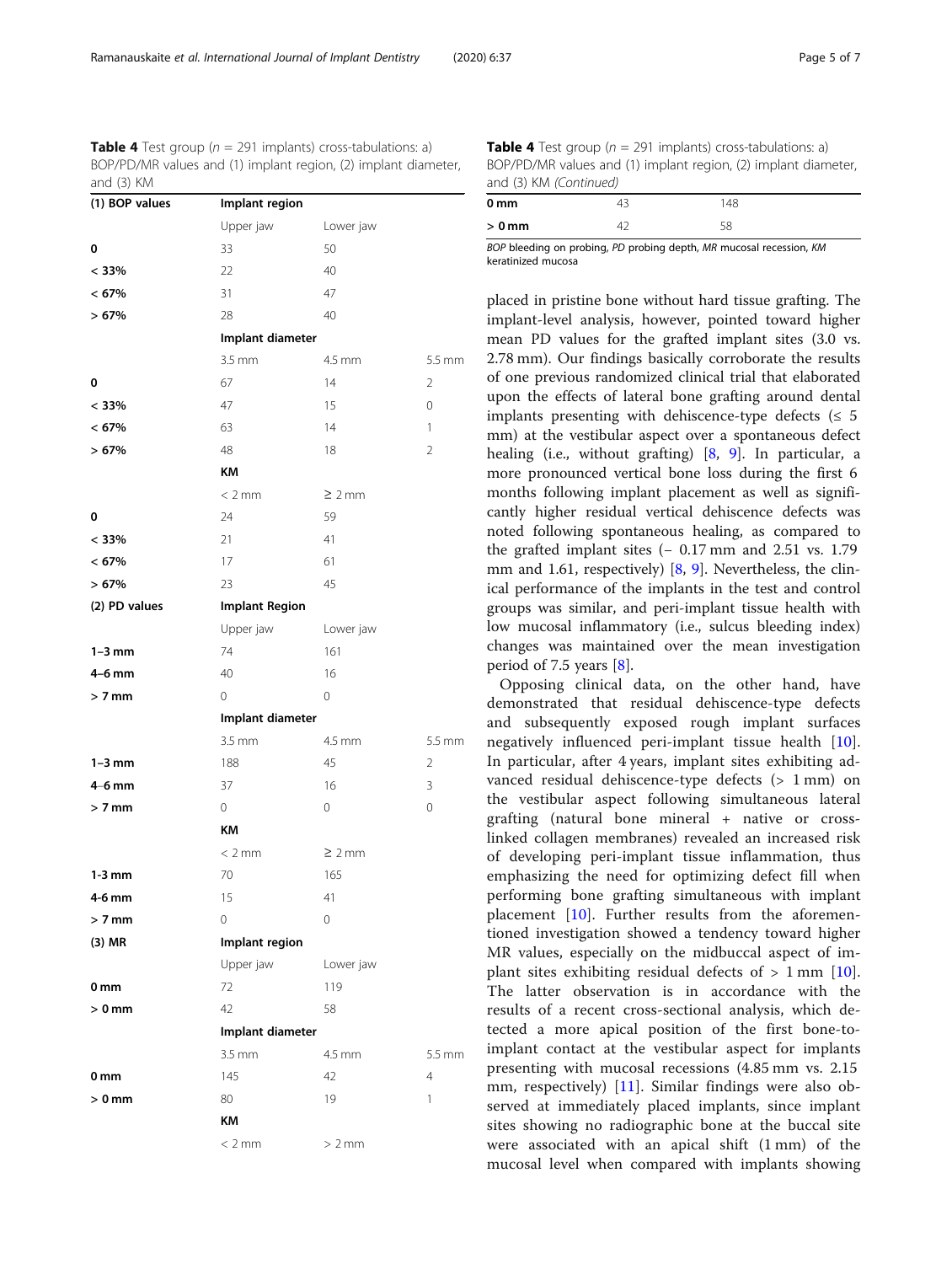<span id="page-5-0"></span>**Table 5** Control group ( $n = 283$  implants) cross-tabulations: a) OP/PD/MR values and (1) implant region, (2) implant diameter, and (3) KM

| $\mathbf{v}$<br>1) BOP values | Implant region     |             |                |
|-------------------------------|--------------------|-------------|----------------|
|                               | Upper jaw          | Lower jaw   |                |
| 0                             | 59                 | 20          |                |
| < 33%                         | 33                 | 13          |                |
| < 67%                         | 56                 | 26          |                |
| >67%                          | 57                 | 19          |                |
|                               | Implant diameter   |             |                |
|                               | $3.5$ mm           | 4.5 mm      | 5.5 mm         |
| 0                             | 64                 | 15          | 0              |
| < 33%                         | 35                 | 11          | $\mathbf 0$    |
| < 67%                         | 69                 | 12          | 1              |
| >67%                          | 65                 | 10          | 1              |
|                               | KM                 |             |                |
|                               | < 2 mm             | $> 2$ mm    |                |
| 0                             | 12                 | 67          |                |
| < 33%                         | 12                 | 34          |                |
| $< 67\%$                      | 19                 | 63          |                |
| >67%                          | 22                 | 54          |                |
| (2) PD values                 | Implant region     |             |                |
|                               | Upper jaw          | Lower jaw   |                |
| $1-3$ mm                      | 138                | 70          |                |
| $4-6$ mm                      | 64                 | 8           |                |
| $> 7$ mm                      | 3                  | $\mathbf 0$ |                |
|                               | Implant diameter   |             |                |
|                               | $3.5$ mm           | 4.5 mm      | 5.5 mm         |
| $1-3$ mm                      | 174                | 33          | 1              |
| $4-6$ mm                      | 57                 | 14          | $\mathbf{1}$   |
| $> 7$ mm                      | $\overline{2}$     | 1           | $\mathbf 0$    |
|                               | KΜ                 |             |                |
|                               | < 2 mm             | $> 2$ mm    |                |
| $1-3$ mm                      | 41                 | 167         |                |
| $4-6$ mm                      | 23                 | 49          |                |
| $> 7$ mm                      | 1                  | 2           |                |
| $(3)$ MR                      | Implant region     |             |                |
|                               | Upper jaw          | Lower jaw   |                |
| 0 mm                          | 153                | 55          |                |
| $> 0$ mm                      | 52                 | 23          |                |
|                               | Implant diameter   |             |                |
|                               | $3.5 \, \text{mm}$ | 4.5 mm      | $5.5$ mm       |
| 0 <sub>mm</sub>               | 172                | 34          | $\overline{2}$ |
| $> 0$ mm                      | 61                 | 14          | 0              |
|                               | KM                 |             |                |
|                               | $< 2$ mm           | $> 2$ mm    |                |

| 0 <sub>mm</sub>                     | วด                                  | 179                                        |
|-------------------------------------|-------------------------------------|--------------------------------------------|
| $> 0$ mm                            | つム                                  | 39                                         |
| the contract of the contract of the | the contract of the contract of the | <b>Contract Contract Contract Contract</b> |

BOP bleeding on probing, PD probing depth, MR mucosal recession, KM keratinized mucosa

an intact buccal bone  $[12]$  $[12]$ . In the present analysis, the overall mean MR values were low and similar at both test and control implant sites (0.18 mm and 0.17 mm, respectively). This is in disagreement with the previous data suggesting more favorable mucosal levels at implant sites treated without GBR than at sites that underwent lateral GBR [\[9](#page-6-0)]. In this context, it must be emphasized that the buccal bone levels were not evaluated in the present study and therefore, the potential presence of residual defects in the test group could not be assessed. Apart from that, periimplant tissue health and esthetics appeared to not be jeopardized by either thin or missing vestibular bone at the implants in the maxillary anterior region [\[13](#page-6-0)]. One might speculate that those findings, to some certain extent, could be explained by the inverse relationship noted between bone and soft-tissue thickness [[14\]](#page-6-0). In particular, one pre-clinical study employing a canine model observed a physiological increase in the peri-implant mucosa thickness as a compensation for underlying vestibular bone deficiencies, with the highest horizontal mucosa thickness detected in the absence of vestibular bone plate [[14\]](#page-6-0).

When further interpreting the results of the present study, the regression analysis for the test implant sites revealed a significant association between larger implant diameter (i.e., 4.5–5.5 mm vs. 3.5 mm) and increased PD values (i.e., 4–6 mm). This finding might be partially attributable to the fact that inserting a larger implant diameter may lead to an implant location being outside of the bony envelope, resulting in uncontained peri-implant defects. From a biological perspective, such defects feature a compromised regenerative potential; thus, the presence of increased PDs may be a clinical sign pointing to an incomplete defect regeneration.

Regression analysis also demonstrated that control implant sites with reduced KM values (< 2 mm) were frequently associated with profuse mucosal bleeding ( 67%) and increased PD values of 4–6 mm compared to the implants exhibiting  $KM \geq 2$  mm. This tendency may be related to the fact that reduced KM width (< 2 mm) was shown to negatively affect self-performed oral hygiene measures, which subsequently increased the likelihood of peri-implant mucosal inflammation [[15\]](#page-6-0). Another noteworthy finding of the present study